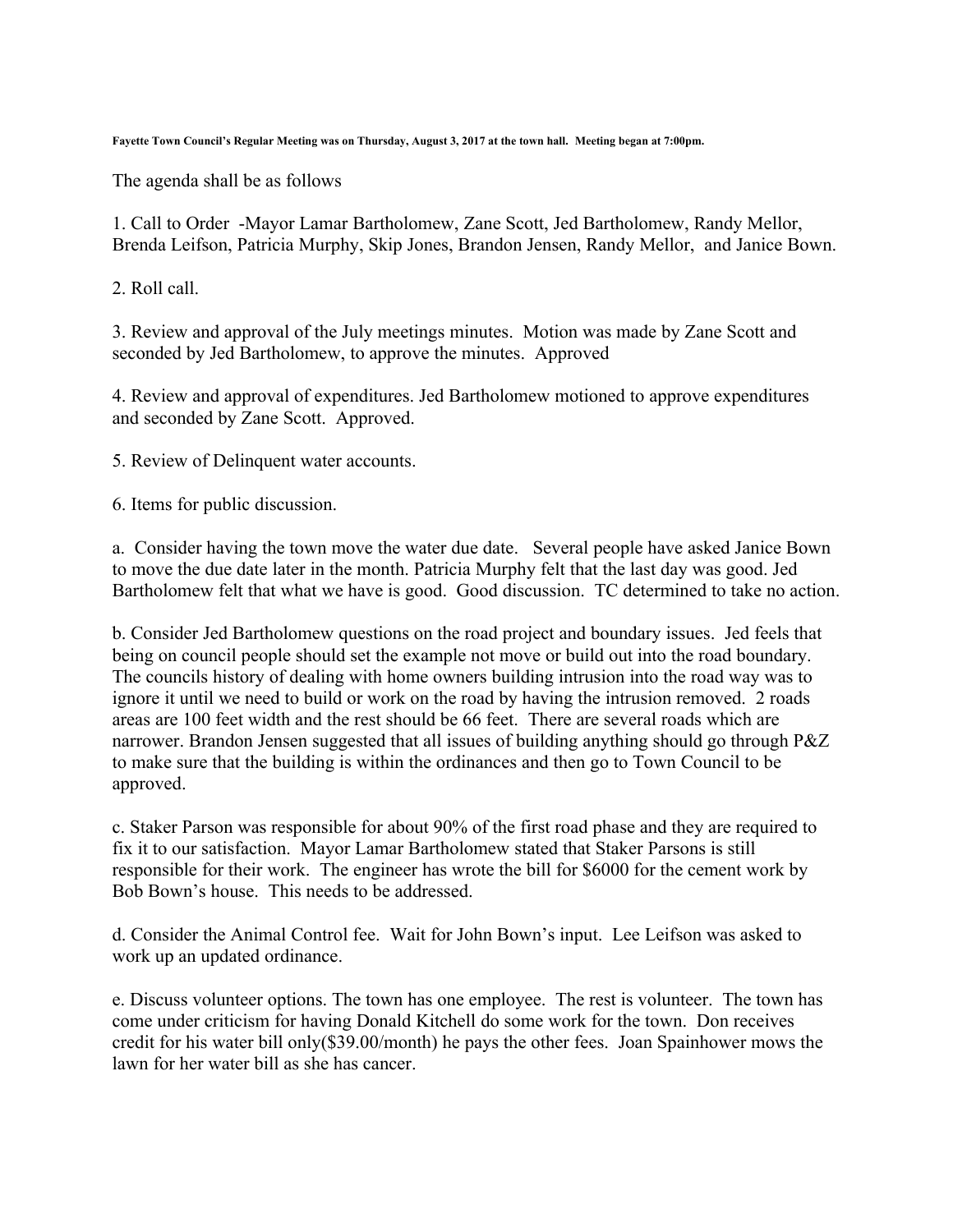f. Consider information website for the town by Patricia Murphy. Website through blue host. It will cost \$250.00 For 36 months. All ordinances, zoning laws and animal controls, will be online. This will be an ongoing process. The motion was made by Zane

Scotto to approve the \$250 for 36 months for a website and the domain name is FayetteUtah.com. Seconded by Janice Bown so passed.

g. Consider the Completion of road project and grant. There is a copy of a Change order for the road funds. We have about \$60,000 left and it was suggested to pave by the park.

h. Report on water grant. Town Council has approved installing 3 poles for cameras and wiring. We had a drilling meeting and in about 2 weeks he will start drilling and it will only take about 2 days. Then testing the new water. 5 Cameras will go in up at the pumps. One by the water tank and 3 by the pumps and one by the entrance. There was vandalism at the spring area by someone shooting the transformers that power the town's pumps. We need to cement the poles and the smallest amount of cement we can order is 4 yards. So the extra cement will be used to put in a pavilion where we cook with the grill, south of the existing pavilion.

i. Request Irrigation Company to help consider the source protection of the spring by putting in a cattle guard and the south fence. The state of Utah is more concerned about the incursion of cattle and sheep (domestic animals) into the spring area and the potential contamination problem. Mayor Lamar Bartholomew is concerned and feels we need a cattle guard. A Cattle guard is the first step, to protecting our culinary spring area.

7. Items from the Town Council.

a. Lamar Bartholomew, P&Z, Community Service and park. Jed Hansen met with Lamar Bartholomew who said that Gunnison Fire Departments charter provides fire fees to be assessed by residence or lots who have a house on them, or a water meter. Unincorporated towns are assessed by a water or power hookup and need to pay. Our town is incorporated and we need to assess fire fees by there being a residence or potential residential building on the lot. Or a water meter hookup. We pay Gunnison Valley fire fees then we need to abide by their charter. We now have a new fee for the Wildland fire fee. They take the combustible materials off the land. To reduce the fire potential. The town has 2 options we either clean up or pay the fee. There has been a lot of cleanup. Most have responded. Those who don't clean up their lots will be charged. Janice made the motion to remove the fees from the vacant lots in town. Jed Bartholomew seconded and so passed.

b. Fayette Town is hosting the Mayors and Commissioners meeting in the 12 of October and he invited the current council and new mayor and council members to attend.

c. Brenda Leifson asked the mayor to check out the animals that Jared Jenkins has and there are several complaints about the animals who are neglected. Jared's dogs are not licensed.

d. Jed Bartholomew, weeds and water. The weeds need to be sprayed more. They are getting bad.